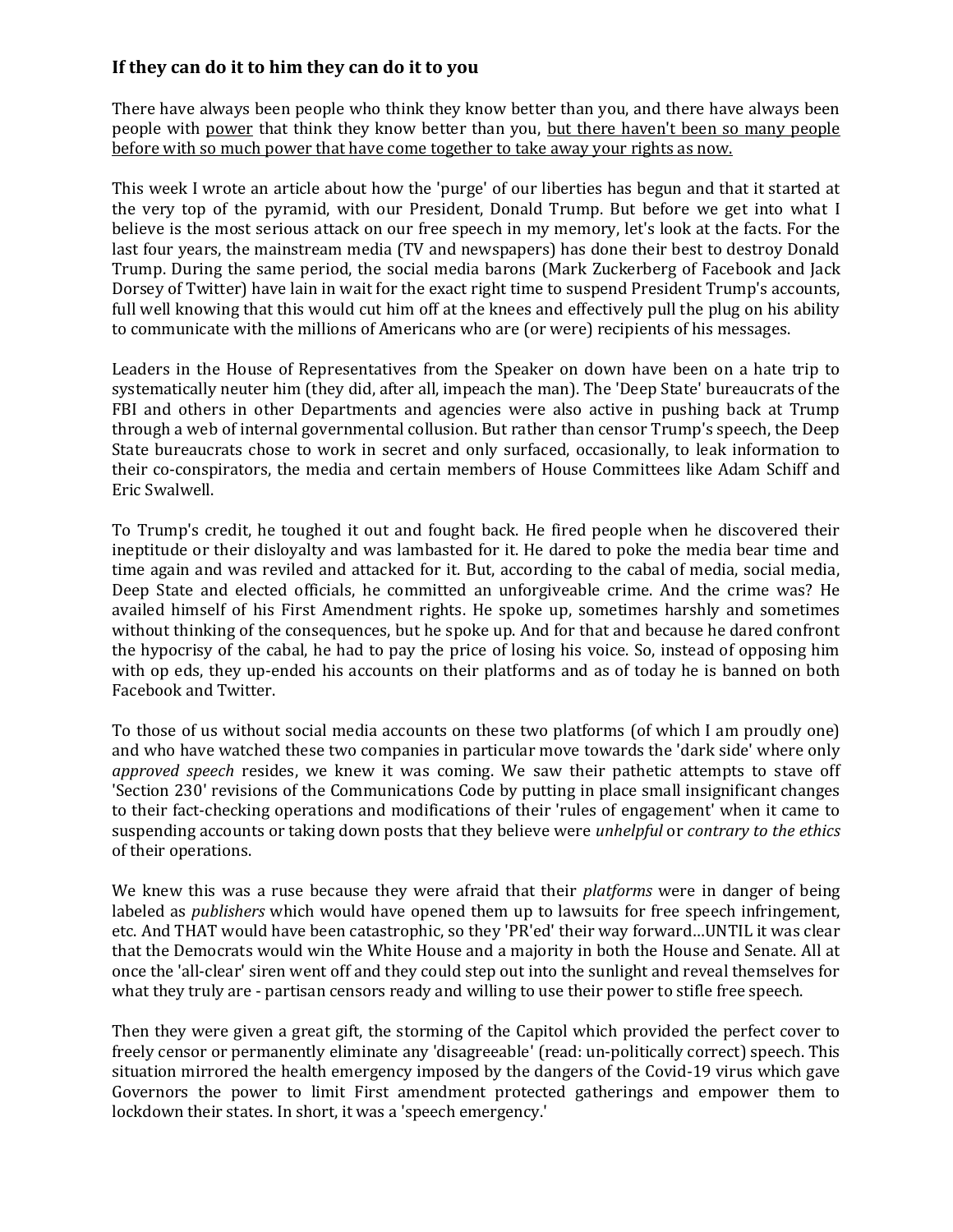So, the social media companies decided they could lockdown, too, and because they had helped the Democrats come to power with millions of dollars of campaign contributions AND by taking down competing (read: Republican or conservative-based) posts, they clamped down, hard, on anything that would smack of an opposing (to Democrats) viewpoint. The posts were simply deemed "not in keeping with their companies' policies."

Enter the traditional media. Just yesterday, the Cable News Network, CNN, fired its first shot in what can only be termed an all-out war on Fox News for being *enablers or instigators of insurgency or insurrection.* At the same time, House Speaker, Nancy Pelosi, who has been a committed enemy of the President ever since he took the oath of office (but actually long before), told the news media that she had contacted the Defense Dept. and wanted more information on the nuclear codes because she was afraid that in the remaining two weeks of Trump's presidency he would start a nuclear war. In almost the same breath she called for the President to resign or be impeached or removed by way of the 25th Amendment. Now who's really unhinged?

All this was done while the President-elect, that paragon of political healers, was making a speech denouncing the President with a litany of falsehoods like his 'collusion with the Russians.' Using language and a demeanor that had absolutely nothing to do with healing, Biden revealed his true message which is, "Once we do away with Trump and all of his supporters we can build back better in total unity of purpose and harmony." It is, in my opinion, no coincidence that all quarters: the incoming administration, the social media, the traditional mainstream media, the Congress and the DNC are speaking with one demonizing voice. They are on a mission to search out Trump supporters and eliminate them. It is a purge of the highest order, taken right from the Soviet playbook with a tinge of 1950s McCarthyism thrown in to give it that unique American character.

If they can do it to him they can do it to you.

That's the background. It's the next steps that this cabal will take that should worry anybody who supported Trump or is a proponent of conservative thought. The Internet is controlled by the search engines. Google is the primary one (through Chrome). Next, there is Microsoft's 'Edge', followed by the open source, Mozilla Firefox. Google is a powerful force that can make or break businesses and that can hide sources for dissent or disagreement through its search algorithms which have the power to place any posting or website further down the list of 'found items.' Many people will only look at the first page of found items and not go any further, thereby guaranteeing that only 'Google-approved' items are listed, first.

Think what that can do for websites with 'disagreeable' material or other posted articles, even those from highly-credible writers. Write the wrong stuff and you're relegated to either the bottom of the list or eliminated from the list, altogether. THAT's Google's power. And there's more. Google's Play Store has just banned 'Parler' the social media application that competes with Twitter, from its AppStore and Apple is thinking about doing the same. They say that they will re-allow it only when Parler gives them an assurance that they will impose the same free speech restrictions on their members that Twitter imposes on its. Now tell me if that's not collusion or an anti-trust violation and just another reason to justify changing the status of social media and the Internet search engines to *utility* status? That would make them subject to a whole new 'fairness' doctrine, one which would prevent them from using their platforms to expressly limit the free speech of their members.

There is a problem with that, however. By making them public utilities they would be subject to government regulation, and as we all know, our government isn't doing a bang-up job protecting our free speech. Given the sabre-rattling of the Democrats on this issue, it doesn't seem probable that newly-minted 'utilities' would be required to be open if not fair and balanced. But that is an argument for another day.